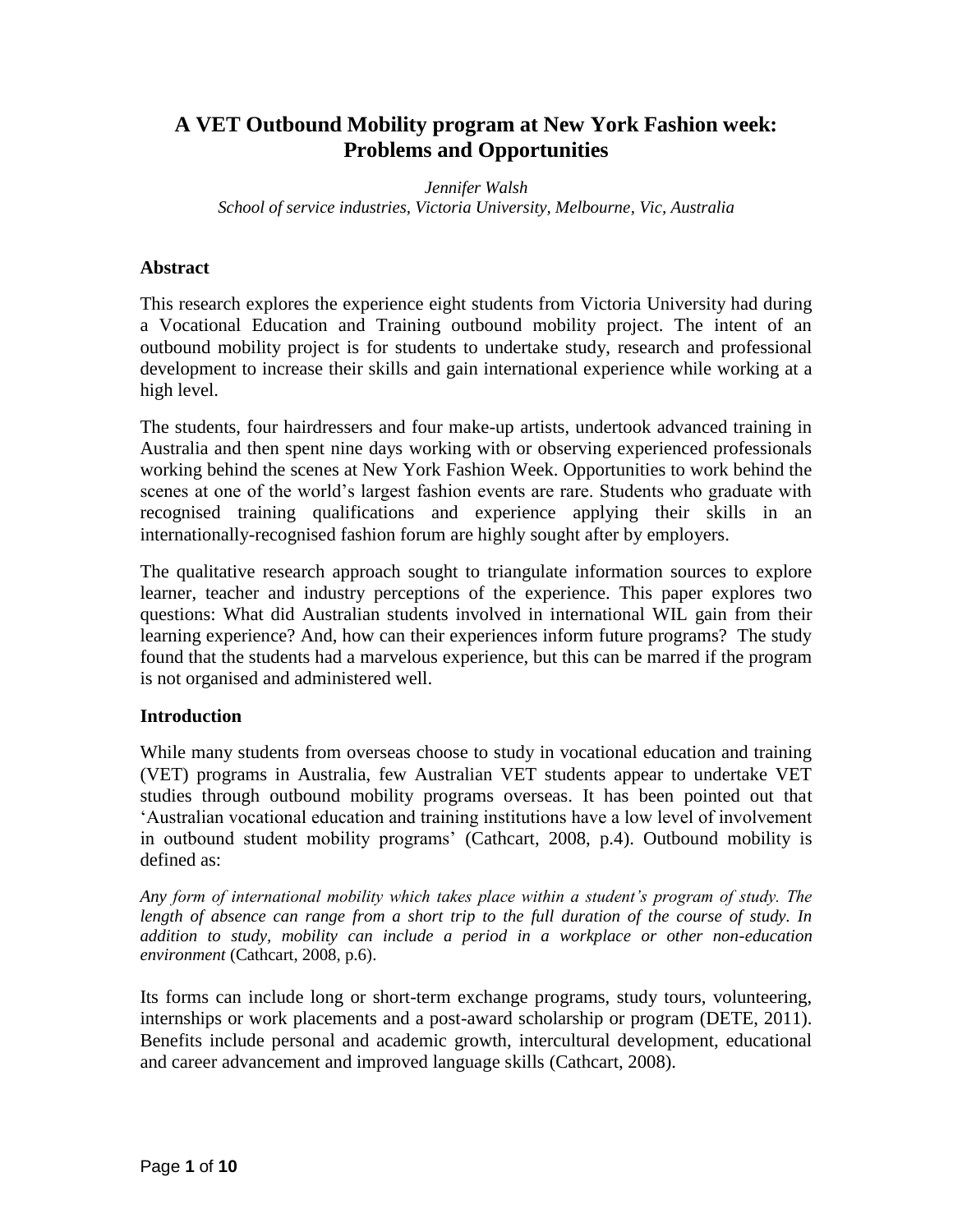In 2007 expressions of interest were sought from TAFE and private VET providers to support pilot outbound mobility programs in their institutions. They also aimed to provide suggested 'good practice tools and techniques' [\(DETE, 2011\)](#page-9-1). A small number of pilot outbound mobility programs were undertaken in 2008 and introduced nationally in 2009. The programs were funded as part of the Endeavour VET Mobility Grants and run under the auspices of the Australian Education International. The funding provided a \$2,000 subsidy for each participating student, which was used to help cover the cost of airfares and living expenses. For an accompanying staff member, \$1,500 was made available for organising the outbound mobility project, evaluating or monitoring the students' progress and the supervision of the assessment overseas [\(DEEWR, 2011, p.6\)](#page-9-2).

A successful submission for funding through this scheme was made in December 2011 by the School of Service Industries in the (then) Faculty of Technical Trade and Innovation at Victoria University (VU), which provided an opportunity for eight students to extend their current skills and have the holistic experience of seeing the fashion, makeup and hairdressing industries linked together as a Work Integrated Learning (WIL) experience. This involved working and observing activities "behind the scenes" at New York Fashion Week in 2012. As some of the applicants were from lower socio-economic backgrounds, the government subsidy was beneficial.

A condition of the funding required that participating students were enrolled in courses leading to the award of Certificate IV or above. To prepare for this program each group undertook a specific unit of competency within the relevant National Training Package. The hairdressing students undertook the unit of competency, *SIHHHTLS403A Work as a Session Stylist* in the Certificate IV in Hairdressing, while the make-up students studied the Diploma of Make-up unit *CUFMUP402A Maintain Make-up and Hair Continuity*. These units of competency provided the basis for the training that occurred prior to departure, and were also used as a basis to reflect on and assess the outcomes of the program in New York.

In order to answer the proposed questions the paper is divided into three sections. Firstly, the methodology, including how – and what – information was collected. Secondly, the selection of participants is covered. Finally, the paper uses the 'Best Practice Guide for Developing Outbound Mobility Programs' [\(DETE, 2011\)](#page-9-1) as an organising framework to help describe the program's processes before during and after the trip to New York and evaluate their effectiveness. The six phases suggested in the best practice guide have been collapsed into three major areas of concern: that is, setting up the program; running the program in New York; and what was learnt from the experiences and how such a program might be run well in future. The paper concludes that while the project offered a valuable experience for all those involved, there were a number of problems and opportunities that future programs might wish to consider.

## **The Methodology**

The best way to understand this outbound mobility program was to study it in its context. For this reason, the data was collected using observations, document analysis and openended questions. The primarily qualitative research approach sought to triangulate information sources using the students, the accompanying teacher and the industry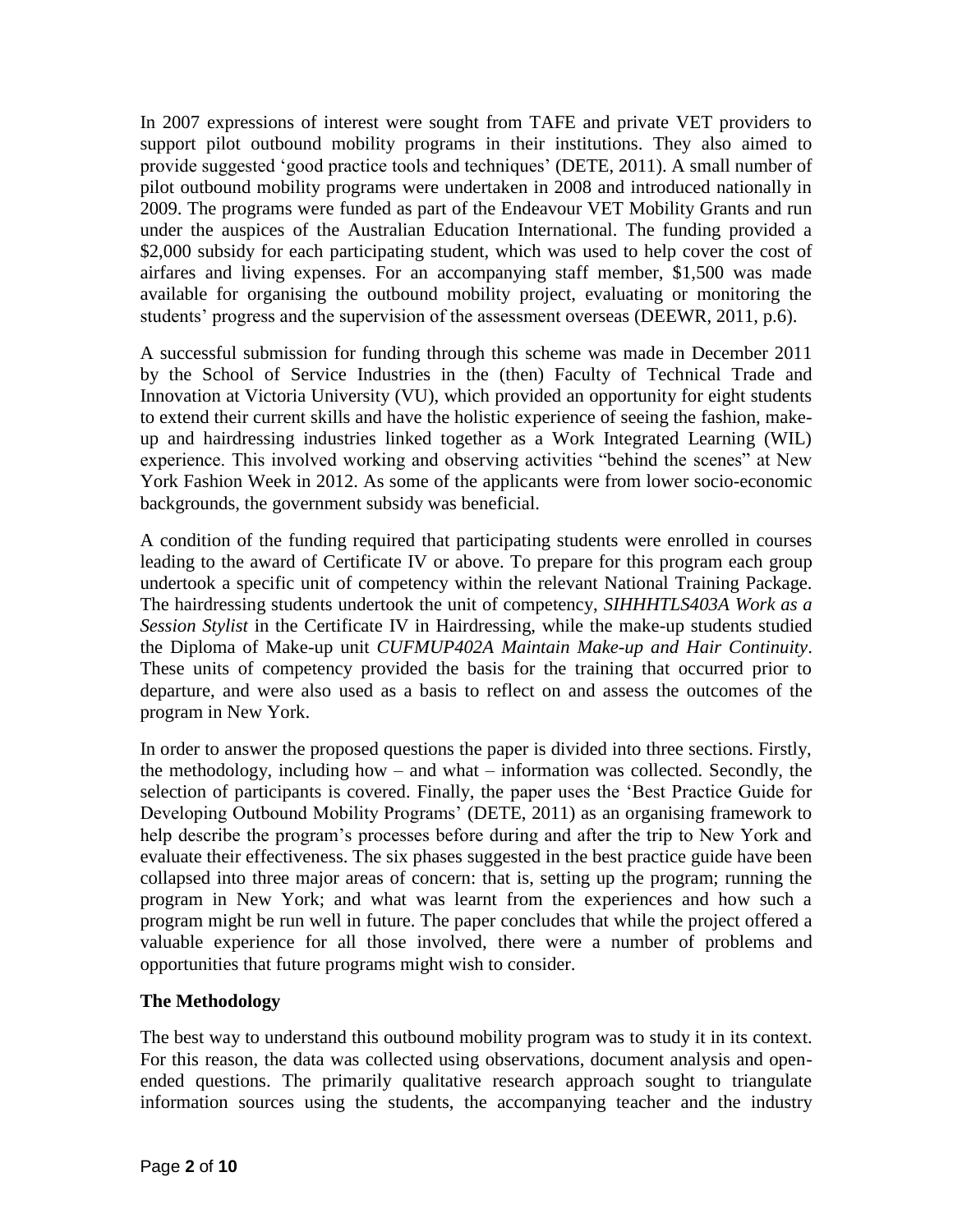representative to gain differing perspectives. Qualitative data about the student experience comprises a range of components:

- 1. Three sets of semi-structured interviews with the range of informants before, during and after the mobility program, which were conducted by the author in order to ascertain student understanding of their experience in relation to the requirement of the unit of competence they studied in preparing for the placement and the value of the program as a WIL experience
- 2. Portfolio and journal evidence collected by the students of their activities during Fashion Week. This was used to help them reflect on their own personal development. In addition their individual portfolios were mapped against the unit of competency involved and thematically analysed to compose narrative accounts. The photos, postings on Facebook and informal discussions with the industry representative were used to confirm or challenge the findings of the students. The accompanying teacher also collected observational field notes.
- 3. Interviews with participants, which were generally short (taking no more than 30 minutes) were recorded on an i-phone after each participant had given written consent.

A number of VU's graduate capabilities provided a basis for the questions and the portfolios. The capabilities focused on: solving problems; planning and organisational skills; and working as part of a team. Interviews were conducted both in Australia and New York. The recorded interviews were transcribed and analysed to find themes to assist in answering the research question. The research focused on two following major questions: What did Australian students involved in international work integrated learning program gain from their learning experience? How can their experiences inform future programs?

This paper uses the six phases described in the 'Best Practice Guide for Developing Outbound Mobility (DETE, 2011) as a basis for describing how the outward mobility program was organised. These phases involve preparing the organization, developing an outbound mobility platform, establishing the program, and then promoting, managing and sustaining it. For our purposes we have concentrated on three of these phases:

- Setting up the program, which was principally concerned with participant selection
- Managing (and running) the program
- Sustaining the program, in particular by examining the problems and opportunities encountered.

## **Findings of the Research**

## **Setting up the program and selecting participants**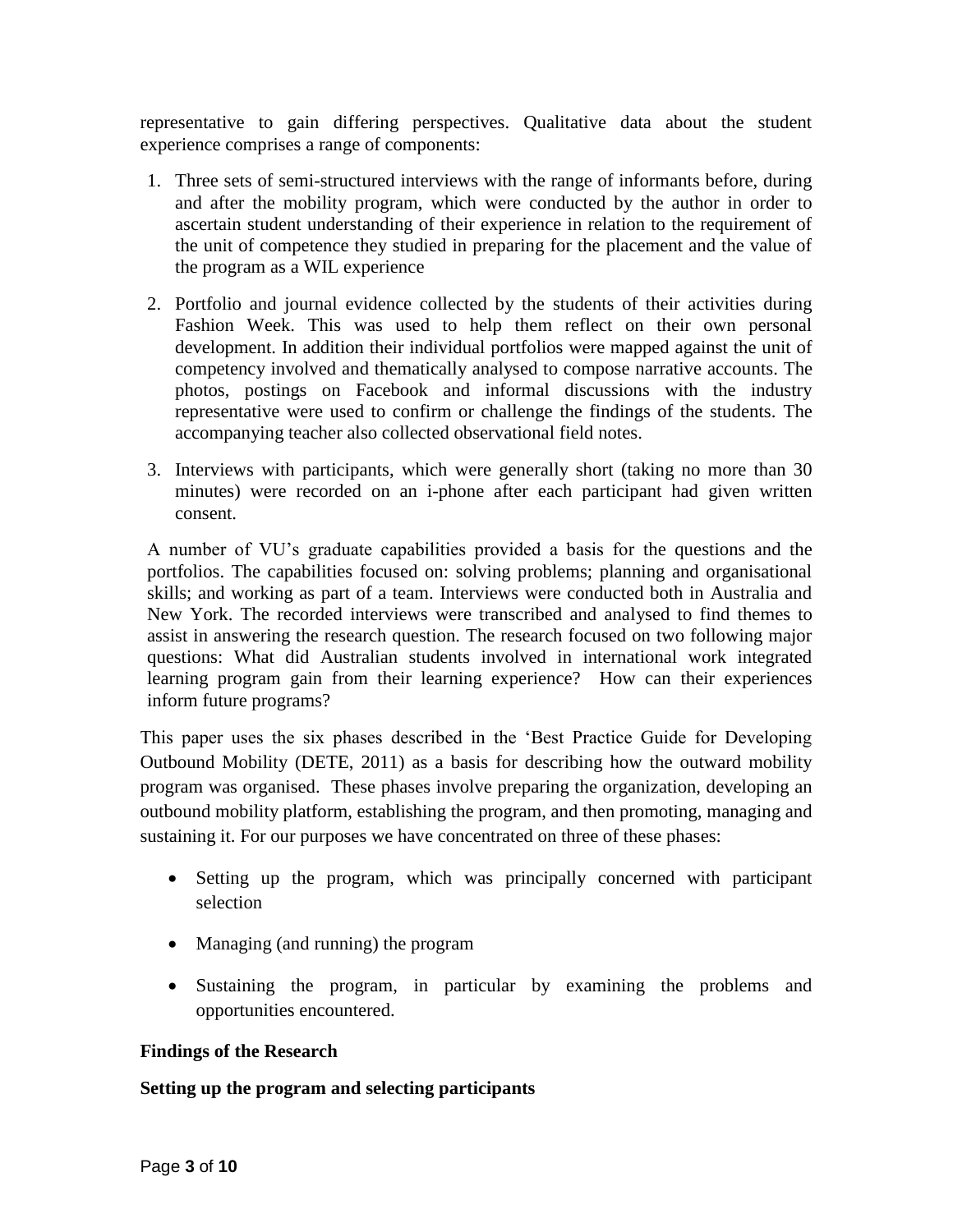The students interested in undertaking this program were required to attend an information session. Eight places were available and over fifty students attended. The process of selection was extensive, but transparent.

The students had to design and present a portfolio of their work, including photos/video, a storyboard, or any other creative way they chose to present their experience. They also had to write a short piece (maximum of 150 words) detailing why they deserved this opportunity, supply personal references and give a description of what they knew about New York Fashion Week to show a demonstrated commitment to the profession. The interview panel consisted of a VU teacher, industry and retail product representative.

The successful students who made it through the first process then had to be available for up to two industry skills tests. These skills tests were where the first major problem for the project arose. The hairdressing apprentices undertaking their Certificate III in hairdressing did not demonstrate the skills or knowledge needed to work behind the scenes. The environment behind the scenes in New York is for elite hairdressers from around the world. Trying to introduce apprentices and new industry hairdressing/make-up students into this environment is challenging: the models are paid thousands of dollars a day and expect a level of maturity and experience from those working on them.

After many lengthy communications between VU staff and the industry representative it was decided to select only those hairdressing students who were enrolled in Certificate IV and had specific skills in fashion show experience. When the four students who met this criteria submitted resumes, it was discovered that these particular students had impressive experience including a place in 2011/2012 Fame Team, Hairdressing and Beauty Industry Association (HBIA), Senior of the Year, and AHFA Victorian/Tasmanian hairdresser of the Year for 2012 and received Judges Recognition for New Creative Force Hair Expo 2012, as well as being a member of the Sebastian Urban Design Team.

## **Managing and running the program**

This small outward mobility program was undertaken at a time of immense global and local change. First the global economic crisis in late 2008 demanded budget cuts in many sectors of the workforce. As the AVETRA theme suggests the future of VET is "uncertain and edgy....with the emerging scenarios strongly influenced by...events outside our control". In addition to responding to policy changes and reduced funding, VU was also undergoing a major organisational reform program to respond to this new competitive environment.

Locally, VU began a major organisational reform program to respond to this new competitive environment. These policy and funding changes occurred during the design phase of this project. The changes, along with their cost cutting measures, put immense financial stress on the School of Service Industries which ultimately affected its resourcing.

There were constraints in terms of time release for staff to organise the program. This is confirmed in the best practice guide which reports "gaining support from senior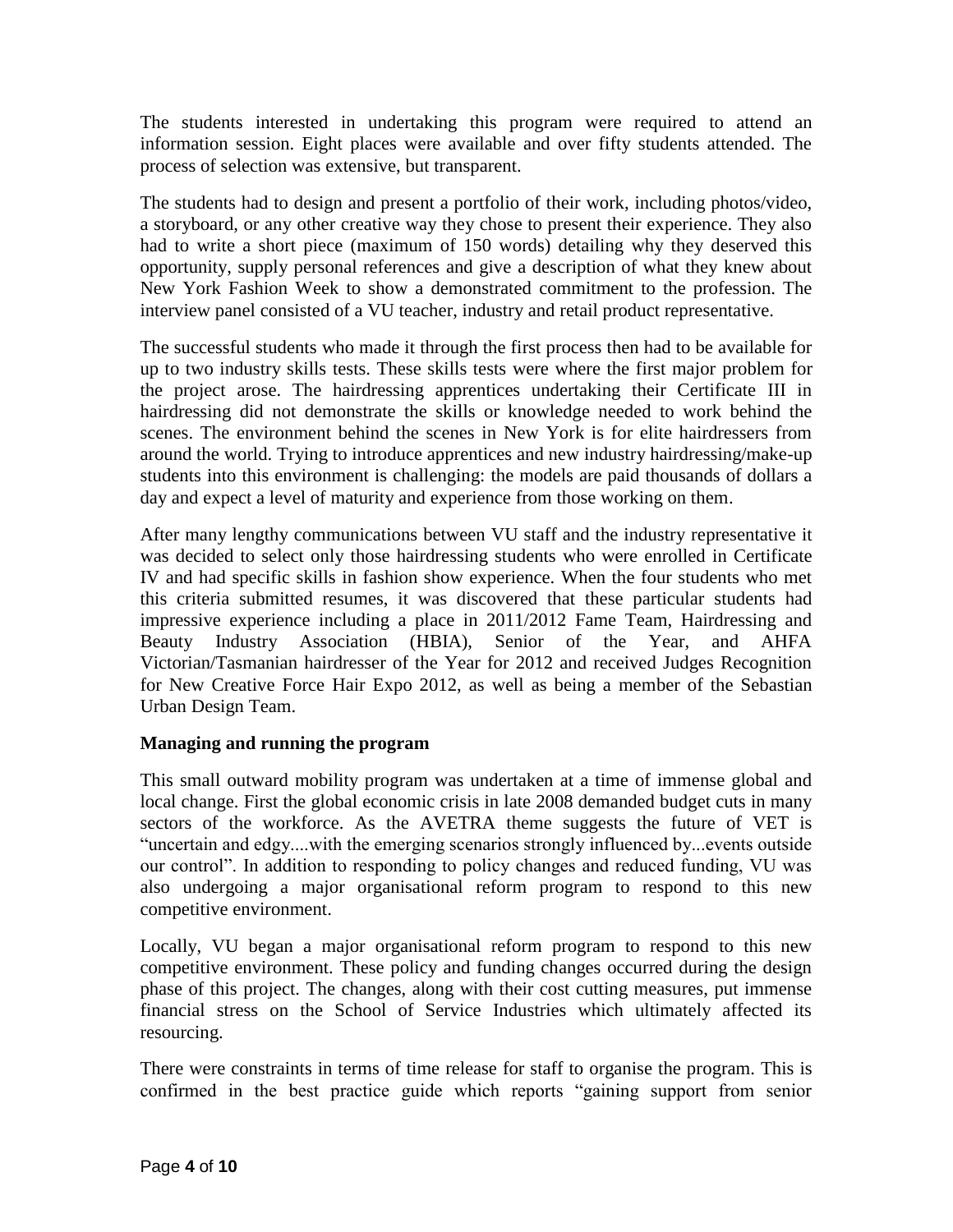management to invest time and resources into outbound mobility is difficult" [\(DETE,](#page-9-1)  [2011, p.13\)](#page-9-1). For example, the teacher organised a timetable to plan the duration of each learning session and organised as many placements as possible within the dates that had been allocated. This took place in the teacher's personal time as she had to maintain her full teaching load and was very overwhelmed. Nevertheless she was able to find places on the internet and built the itinerary from there. The time and effort required to produce an international itinerary is much greater when you are starting the project from scratch, rather than joining a team or picking up a project where someone else has already made a significant contribution. Consequently, the design stage was a lot more demanding and time-consuming than it first appeared and there was no time to thoroughly check the sites in advance. Also, the detail of the student program did not receive managerial scrutiny for similar reasons. This led to an itiniery that looked good on paper but in reality the sites were not accessible.

In preparation in organising the event ...I believe that someone should have been taken out of *class...to organise the itinerary etc so that obviously the process and procedures flowed a lot better than what they have. As I wasn't given any time to do anything...it was in my own time to organise an itinerary* (VU teacher)

Once the students were in New York, accessing training became a bigger challenge than previously predicted. Without industry contacts in the USA, it was difficult to access New York Fashion Week shows. There was hairdressing access through our industry representative but no make-up access for our students. Gaining access to the learning sites was not something that should have been left to chance after the students had left Australia.

The best practice guide cites funding as being the "single largest barrier" and this also proved to be the case in this project. To support the students financially the School of Service Industries arranged a fundraiser dinner and some media awareness about the eight students that had been selected to represent VU during New York Fashion Week Sep 6- 14th 2012. Unfortunately, it did not make any money.

The project funding from DEEWR was not enough to support the entire project and there was no additional funding provided to subsidise the students or the teacher undertaking this project. The implementation of the funding changes at VU had started to impact on the culture of the organisation and current funding cuts made it very difficult to place one staff member - let alone allocate a team of practitioners - to deal with the challenges of establishing this pilot project.

*As this was my first time dealing with student outbound mobility program ...it was a pilot for me as well as Vic Uni but I found that the preparation, someone should have been taken off line and given the time to deal with the networking and arrangements and itinerary, all the logistics behind [it] … obviously if that was done we wouldn't have had all the problems that just [kept] roller coasting from arriving [in New York]* (VU teacher)

Of high importance in gaining sufficient funding is the fact that WIL measures do not map well into the funding models behind the provision of Australian Training Packages (TPs). Programs such as the Outward Mobility program assume that part of the funding will be provided by the institution concerned. However, in times of lean budgets this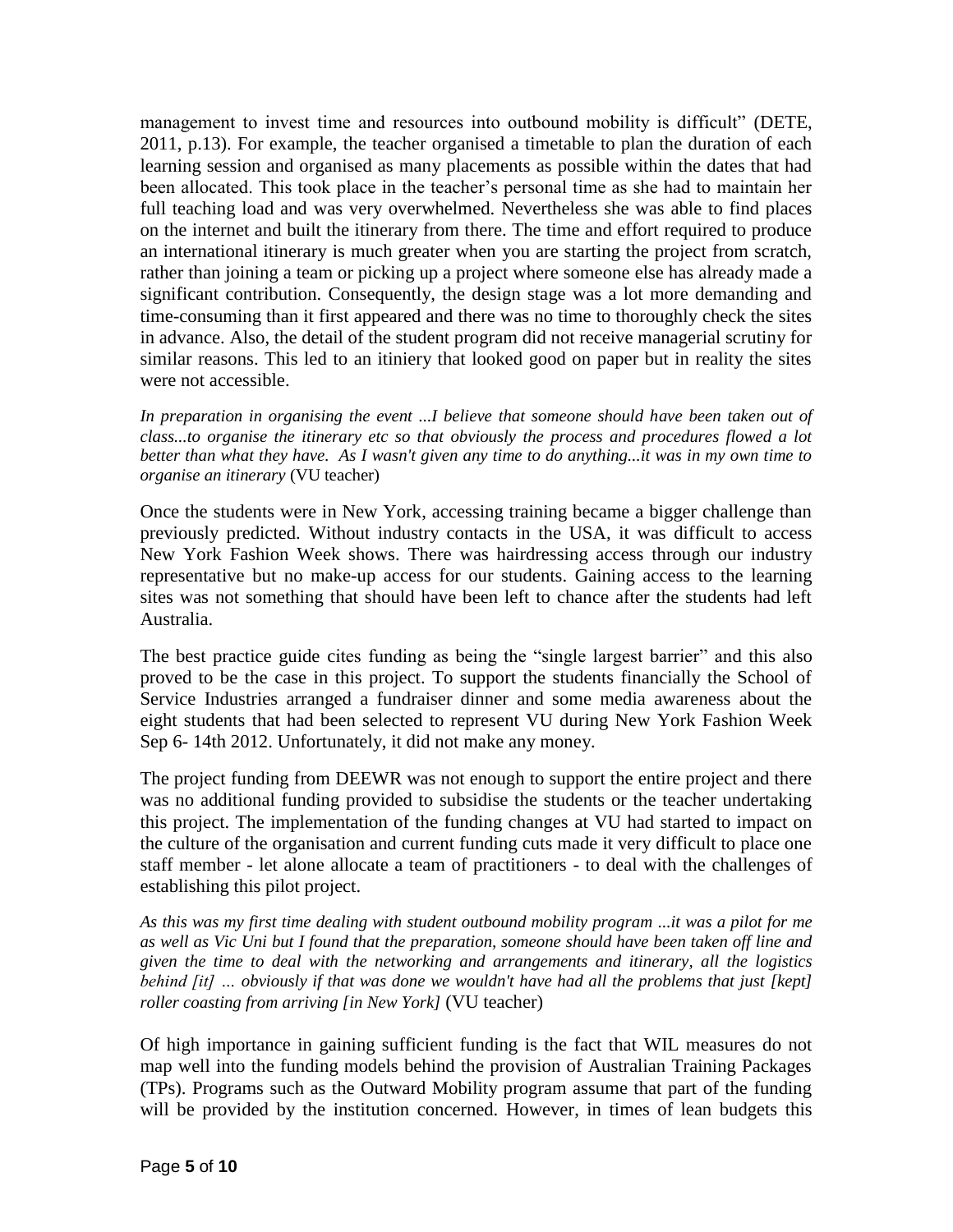became a problem with this project. TPs do not specify how the outcomes will be achieved, but the funding model place restrictions which often limit learning experiences which are "outside the box" of classroom teaching.

So, whilst TPs allow for greater choices and opportunities for students in the VET sector, including WIL, additional costs involved have to be met by the institution thus limiting the range of experiences available to students. Competency is more than just gaining skills and knowledge under routine conditions. It includes 'task management skills, contingency management skills (dealing with irregularities and breakdowns in routine) and job/role environment skilled (e.g. working with others)'[\(NTB, 1992, p.29\)](#page-9-3). Yet attempts to provide exciting and pertinent learning experiences for students often result in funding difficulties. Experiences such as the outward mobility program enable students to develop 'the ability to apply relevant skills, knowledge and attitudes consistently over time and in the required workplace situations and environments'[\(NSSC, 2012, p.4\)](#page-9-4).

The Australian students must be deemed competent against each element in a unit of competency. Gaps will inevitably exist and it is the responsibility of VU to find ways to address the gaps in the learning required for the students, in order to gain credit towards their course [\(DETE, 2011\)](#page-9-1). Mapping documents were developed well in advance of the project implementation. However, this was difficult as the context of the New York Fashion Week and its organisation was not well understood beforehand. The practical work the students undertook was either through observation or assisting others. However, as [\(Down, 2006\)](#page-9-5) noted, the learning involved was not bounded and therefore could not be predicted in advance, nor was it even across different students.

Additionally, there were issues in relation to practical assessment as the students had to work collaboratively rather than autonomously. Also, because of the degree of unbounded learning involved in their experience, the outcome of working autonomously and the requirement of showing consistency of skills, knowledge and attitudes over time, could not be reliably or validly assessed in a one week time-frame.

## **The program in New York - before, during and after**

Before the students undertook the outbound mobility the four hairdressers were working in the salon and the four make-up students were attending VU fulltime. The following are comments made before the students left for New York in response to the question: How would you compare WIL learning to when you are learning in a classroom?

*I think a combination of learning in the workplace and classroom learning because if I hadn't of learnt in the classroom then I wouldn't be able to work in the workplace. I just think it's as simple as that.*

*Learning in the workplace, definitely, I find when you are out and about and actually doing it and seeing how it all comes together I find I learn better doing more practical work than theory, than reading out of a book or anything like that. I work better when I'm under pressure.*

*I think that when you're on the job there's definitely a professionalism that you need to take on...you're with a lot of people who have been in the industry for years…you don't know everything and I think compared to a classroom...where it's ok to speak up and say "I don't agree*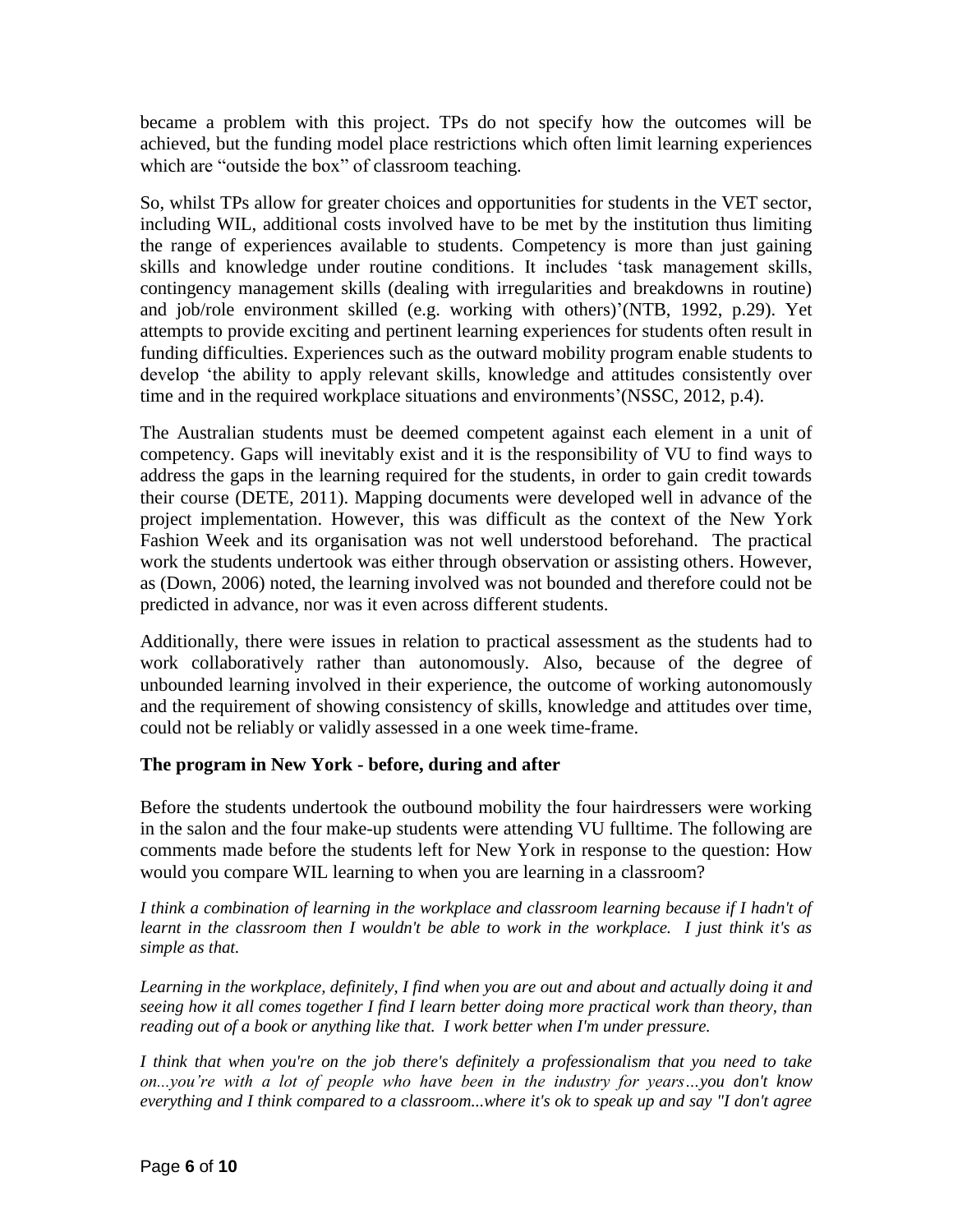### *with that" or "I think it looks better like this" whereas on the job it's kind of like the place where you get told what to do and you just do it.*

During the outbound mobility many students said that working behind the scenes made them apprehensive about doing models hair/make-up; they did not want to work under pressure. They felt scared of letting the team and the industry representative down. For these students in this particular context, problem solving includes the ability to work under pressure applying the elements and principles of design and a broad range of technical skills to create creative, contemporary and period designs, and applying a range of classic and current hair designs on short, medium and long hair in short turnaround times.

According to [\(Giles, 2003\)](#page-9-6) one of the key features of working under pressure is the requirement to make discretionary judgements, 'an approach that draws attention to the main features of judgements along with a growing awareness of the contributing factors of "hot action" the analysis of decision making under pressure' (p.2). However, they were happy to assist, and made the following comments:

### *I was out of my comfort zone so I took a step back and I was allowing people to instruct me on what to do.*

*I was very nervous obviously being in a different country and it's a different culture and style of makeup in America… I think is a little bit different than what we have learnt. The lady I was working for was really understanding...that I come from a different country...but I think if you've got your technique and your skill I think it's easy to manoeuvre around.*

*They felt that it was too intense, they were happy to be assistants but not actually work at Fashion Week. They found it too overwhelming so we're talking about experienced people. None of these girls had less than 5 years of experience [after completing their apprenticeships] … It was interesting* (Industry representative)

From the above comments, it is clear that the students were exposed to many situations and were somewhat out of their 'comfort zone'. The industry representative also supports this idea. In terms of the Dreyfus (1980) model, which outlines the five stages of competency from novice to expert, this reluctance to 'jump in' but feel comfortable in assisting makes sense for an advanced beginner. A move from novice to expert comprises a change from detached observer to active performer and being able to continually transform the repertoire of skills and knowledge that make you an expert. The students had a working knowledge of key aspects of practice with an understanding of tasks to be completed to industry acceptable standards. Practical situations are more complex than they initially seemed and the students understood the complexity and had the ability to achieve some steps using their own judgement. However, supervision was required at the completion of the task.

Of course there are similarities between the classroom and the workplace. For example, the application, process, and techniques were the same. However, it was the small steps in between and problems that might arise that were different. As one student commented:

*The designer Von vonny… his friend Lorenzo… came maybe an hour or two hours in… and he's*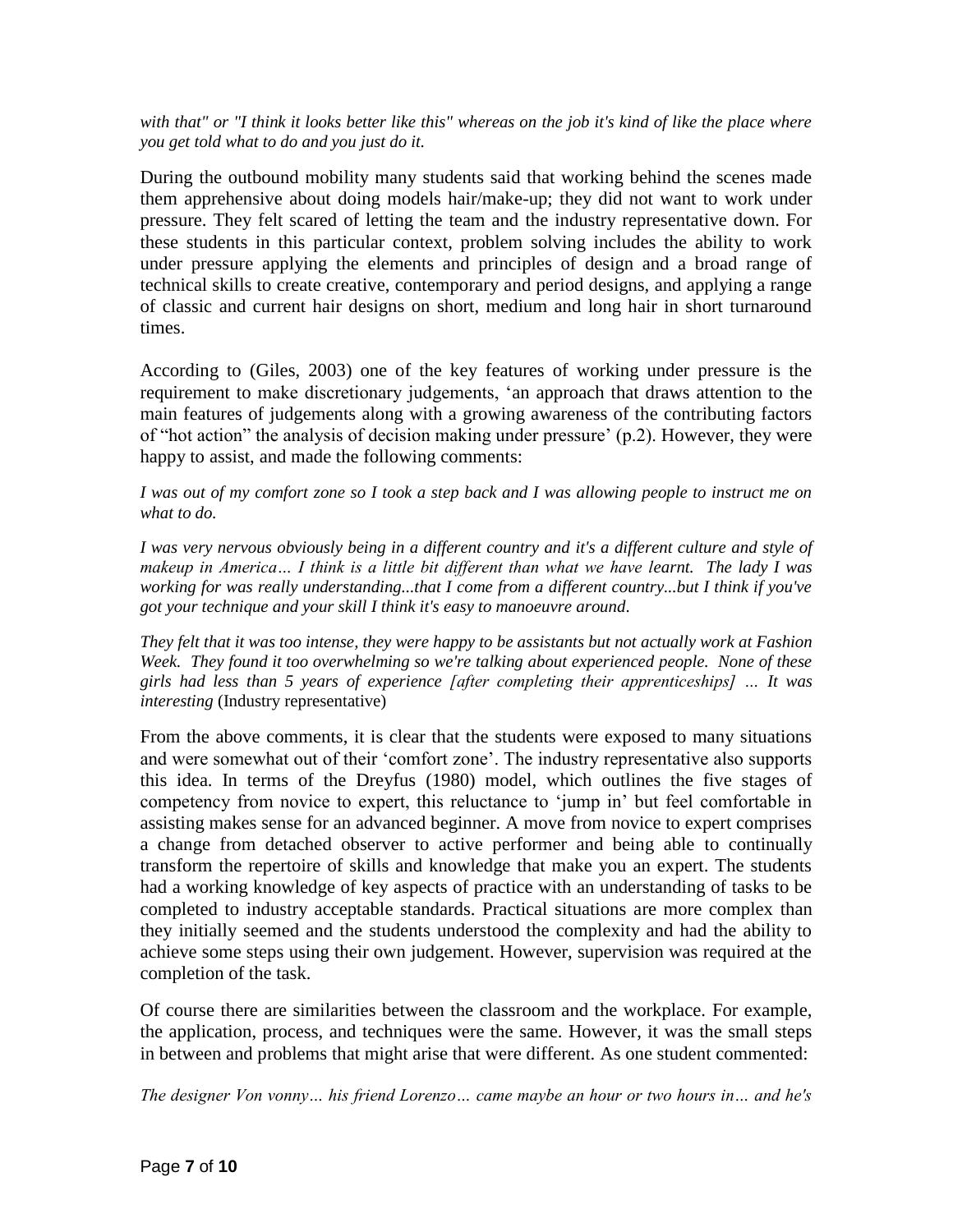*like, "Oh my God, the lashes are too big, the girls looked like transvestites." To me, I even felt a bit of panic for the girls because they had to [sit] the girls back down… and I thought they would have just ripped their lashes off and put the other ones on, but instead one of the girls went around to each model and just cut the lashes just to shorten them which was better… on time as well as effective on equipment, wasn't wasting material …so I found that was a bit of a challenge for them* 

The students seemed to have enough theoretical background along with contextual observations to make decisions and when they later reflected on these decisions their confidence had grown. The students' comments reflect they had learnt not to panic and to believe in themselves. The following comments were collected from the teacher, industry representatives and students after their return:

*I've started a relationship there...it's great. It's only two but it's a relationship that can start, they know who we are, we don't have to introduce ourselves, etc, etc. Now that's going to be completely pulled away and lost because next year...there's been a submission for London* (VU teacher).

*Getting on shows was a challenge, you know, having to convince Rodney (Director) to take them on because his assistant said to me they get requests from all over the world continually and it's because of that relationship that I've built up that they took the four girls on and even then they requested that, you know... it was more convincing them that I was taking girls of really good quality there* (Industry representative).

*It helped me in stressful situations to think of a solution. So the next time I am on a show or I am in a situation where I need to hurry up, I think that's what I got out of it more, like how to combat a problem without stressing out to the point of not being able to do anything. But technically hair wise, no, I don't think it developed me at all to be honest* (Student).

*my gosh, his sectioning patterns are so intense, so it was really good, I was right there as it was happening so in hairdressing wise that was my biggest highlight. I got to meet someone that's big in the industry and that's pretty well known.*

## **Sustaining the program: Problems and opportunities**

Any project that takes individuals to another country needs to understand a range of systems such as the medical and insurance systems. For example, one of the students fell ill overseas and the cost of the medication – one thousand dollars for eye cream - was so expensive that she had to return to Australia for affordable medical care. In the future, a better understanding of these issues is needed. Although there was medical insurance provided, in this example, the cost covered was not sufficient. The need for personal insurance should be strongly encouraged. The following is in relation to the complex online medical insurance form:

*It's an excel spreadsheet so it doesn't respond very easily...they took days to fill out this form. I have seen the form...it's just one document...and it takes days to fill out...these girls had a hell of time trying to do that...I've got one of my students that's on a plane today...her eyes, shingles, her left eye has got worse, she went to the doctors to get some medication, it cost her a thousand*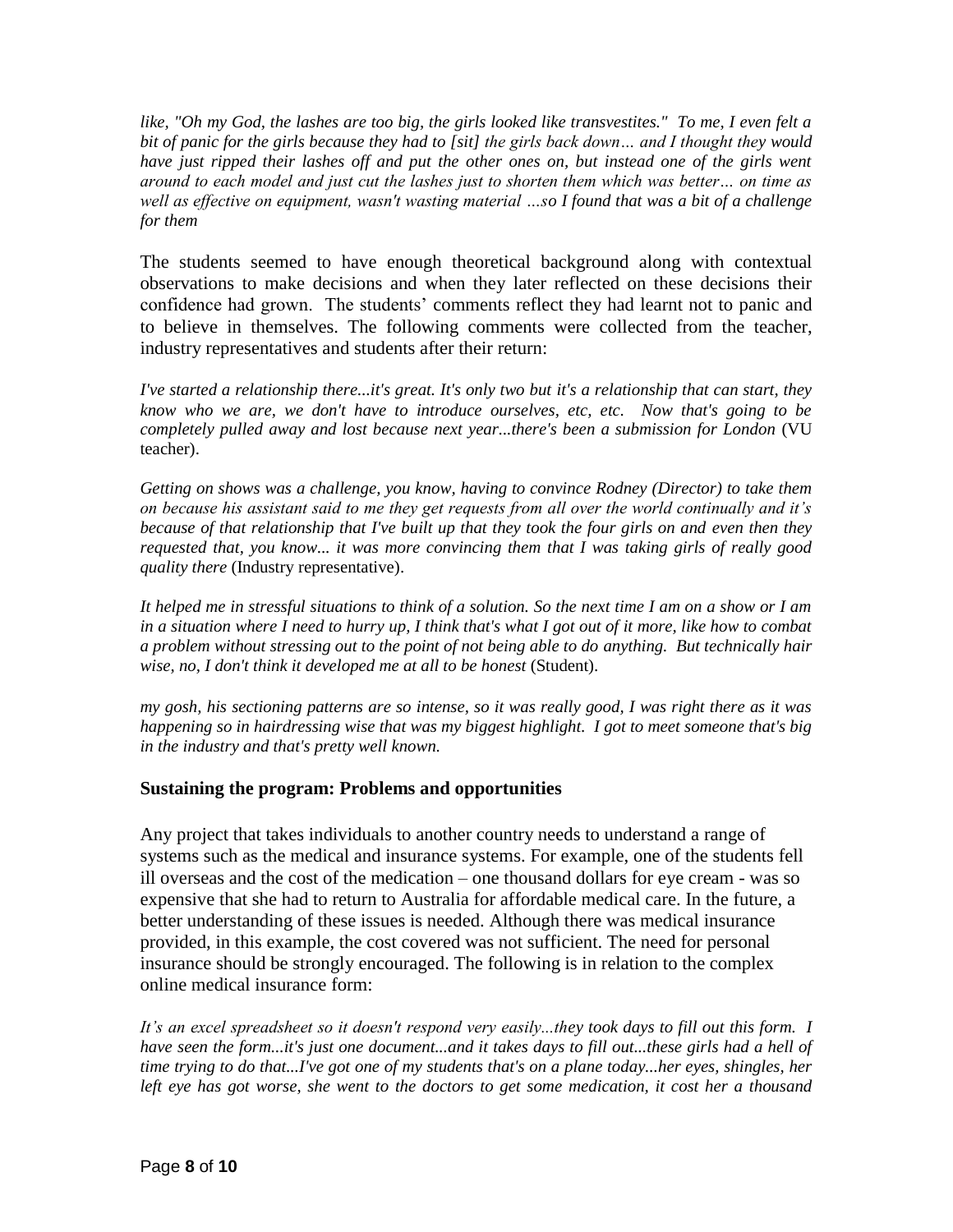#### *dollars upfront and hence, let's just go back to the credit card bit, that would have helped me if there was a situation of an emergency.*

Future outbound mobility programs can learn from the experience of this particular group of students and staff to make the most of an international learning in the workplace program. It has proved difficult to translate the practical work undertaken in New York neatly into each unit of competency as there was no clear picture of the teaching, learning and assessment needed to achieve the intended outcomes. This is not surprising as the context itself was fluid and demanded flexibility. Clear processes are needed to adapt the units to particular situations, modes and contexts and the facilitation of teachers to create their customised solutions to training package issues. One of the issues is the emphasis of funding leading to accreditation - assessment based on the performance - rather than an assessment of the learners' ability to deal with contingency issues. With any pilot program there will be a degree of confusion, uncertainty and challenges. Questions will arise about how to measure, what is important to measure and what is not. On the positive side, the pilot program for the School of Service Industries offered an opportunity to engage in innovative practice, designing learning pathways and more holistic learning and assessment approaches. Even though in this case there was not a clear translation to the unit of competency, the program took into account the students' current competency, their needs and their learning and work contexts.

There needs to be a better alignment of units of competencies' from a WIL experience to accreditation. This could be improved in two ways: first by creating generic units for students when enrolling with the intention of undertaking an international placement. This concept could also be used across all training packages. The second improvement involves improving the links between the Australian Qualifications Framework and international training frameworks. This would allow for comparisons and facilitate international benchmarking [\(AIM, 2010\)](#page-9-7).

It could be useful if future programs look at the funding issues that impacted on the 2012 program and develop a continued effort to prevent these issues from impacting on future programs. Given there has been a submission made to go to London Fashion Week in 2013, it might be helpful if the project had an infrastructure to help subsidise all of the participants and a project plan inclusive of a time line and contingencies. The data analysis indicates a lack of funding for project design and delivery, teacher support and innovative and technological support. The research findings also indicated dissatisfaction with the limited amount of shows for the make-up students which impacted on the reduced amount of learning opportunities.

Finally, despite a range of issues, overall, students indicated satisfaction with the opportunity to be part of New York Fashion Week. Even with their role being limited to 'observing and assisting' at the event, they spoke positively about their learning experience. The findings suggest that students would recommend this project to future VU students.

## **Conclusion**